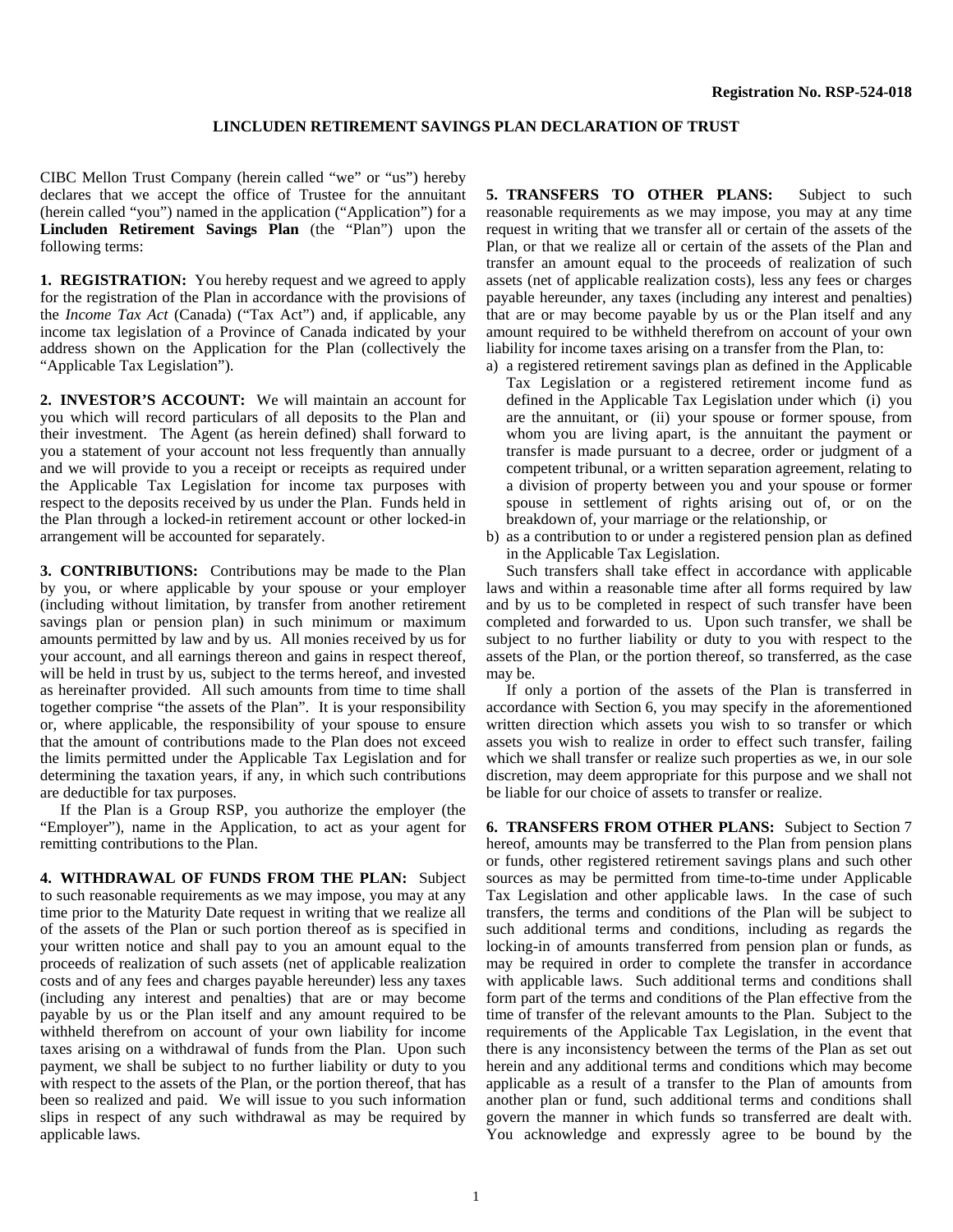additional terms and conditions to which the Plan may be subject from time-to-time pursuant to applicable laws in connection with any such transfer.

**7. INVESTMENTS:** We shall apply all amounts deposited to the Plan to subscribe for any investments which are available for investment by the **Lincluden Retirement Savings Plan** in accordance with your instructions received by us from time-to-time. It is solely your responsibility, or where applicable, the responsibility of your spouse, to ensure that investments made by the Plan are "qualified investments" within the meaning of the Applicable Tax Legislation for the Plan. We shall reinvest all distributions of net income and net realized capital gains received by the Plan in respect of any particular investment in additional investments of the same type unless we are otherwise instructed by you.

 We may retain any cash balances in the Plan in our deposit department or in the deposit department of one of our Affiliates; but we and our Affiliates shall not be liable to account for any profit to any person other than at a rate, if any, established from time to time by us or our Affiliates. The rate of interest is 0%, unless otherwise notified. For the purposes of this Section 7, "Affiliate" means affiliated companies within the meaning of the *Business Corporations Act* (Ontario) ("OBCA"); and includes Canadian Imperial Bank of Commerce, CIBC Mellon Global Securities Services Company and The Bank of New York Mellon. and each of their affiliates within the meaning of the OBCA.

 Our obligation relating to the investment of the assets of the Plan shall be limited to registering the investments of such assets in our own name, in the name of a custodian or a nominee, in bearer form or in such other name or manner as we may determine, and generally exercising all powers or rights of an owner with respect to all investments held by it for the Plan, including the right to vote or give proxies to vote in respect thereof, and to pay any assessment, taxes or charges in connection therewith or the income or gains derived therefrom.

**8. REFUND OF EXCESS AMOUNT:** We shall, upon written application by you, or where applicable your spouse, refund to the taxpayer an amount or amounts authorized by you to reduce the amount of tax otherwise payable by the taxpayer under Part X.1 of the Tax Act, provide that such amount or amounts do not excess the value of the Plan.

**9. PURCHASE OF RETIREMENT INCOME AT MATURITY:** The Plan will mature on a date (the "Maturity Date") which shall not be after the end of the year in which you attain seventy-one (71) years of age (or another age specified in the Tax Act). At least sixty (60) days prior to the Maturity Date, you must provide us with written instructions to either realize the assets of the Plan at that time and use the proceeds of such realization (net of applicable realization costs and of any fees and charges payable hereunder) (the "Net Proceeds") to provide a retirement income for you (the "Retirement Income") commencing on the Maturity Date or to transfer on your behalf the assets of the Plan to a registered retirement income fund as defined in the Applicable Tax Legislation in accordance with Section 5 hereof on the Maturity Date.

 If you instruct us to provide a Retirement Income on the Maturity Date, you must also instruct us as to the company from which we are to purchase the annuity, which must be a company licensed or otherwise authorized under the laws of Canada or a Province of Canada to carry on in Canada an annuities business, and on the form of Retirement Income you wish to receive. Except as otherwise permitted under the Applicable Tax Legislation from time-to-time, the Retirement Income must be in any one or combination of the following forms:

- a) a life annuity, commencing on the Maturity Date, with or without a guaranteed term commencing on the Maturity Date, not exceeding the term described in subparagraph (b) below, payable to you for your life or to you for the lives, jointly, of you and your spouse and to the survivor for his or her life;
- b) a fixed term annuity, commencing on the Maturity Date, providing benefits to you or to you for your life and to your spouse after your death for a term of years equal to ninety (90) minus either (i) the age in whole years of you at the Maturity Date or (ii) where your spouse is younger than you and you so elect, the age in whole years of your spouse at the Maturity Date and the Retirement Income will be subject to the following requirements:
	- (A)payments under an annuity will be made in equal annual or more frequent periodic amounts until such time as there is a payment in full or partial commutation of the annuity and, where such annuity is partial, equal annual or more frequent periodic payments thereafter;
	- (B)any payment in full or partial commutation of an annuity shall be made to you or after your death to your spouse;
	- (C)the aggregate of the periodic payments in a year under an annuity after your death shall not exceed the aggregate of the payments under the annuity in a year before that death;
	- (D)any annuity payable hereunder shall not be assigned in whole or part; and
	- (E)in the event of your death, each annuity must be commuted if it becomes payable to someone other than your spouse.

 However, you may instruct us to provide you with Retirement Income on the Maturity Date in the form of a lump-sum cash payment where the Net Proceeds are not sufficient to purchase an annuity which, expressed in terms of a monthly rate, would be \$25.00 or more.

 If we have not received a written notice from you specifying the Maturity Date by the first day of December in the calendar year in which you attain or will attain the age of seventy-one (71) years (or another age specified in the Tax Act, the Plan shall mature on the last business day in the calendar year. If we have not received written notice from you specifying whether to use the Net Proceeds to provide Retirement Income or to transfer the assets of the Plan to a registered retirement income fund at least sixty (60) days prior to the Maturity Date, on or prior to such Maturity Date, the Trustee may realize the property held in the Fund, and subject to applicable laws, hold the proceeds (less any withholding tax) in an interest-bearing deposit account on your behalf, unless the value of the Proceeds is equal to or greater than \$10,000 (or such greater or lesser amount as the Trustee may in its sole discretion determine from time to time) in which case the Trustee will transfer the Proceeds to a Lincluden Retirement Income Fund for which you are the annuitant and for which the Trustee is the carrier but if such registered retirement plan is not available, to another retirement income fund selected by Lincluden in their sole discretion. The Agent (as herein defined) will act as your attorney to execute documents and make elections necessary to establish such retirement income plan. The Trustee shall charge you for any reasonable administrative expenses incurred in connection herewith.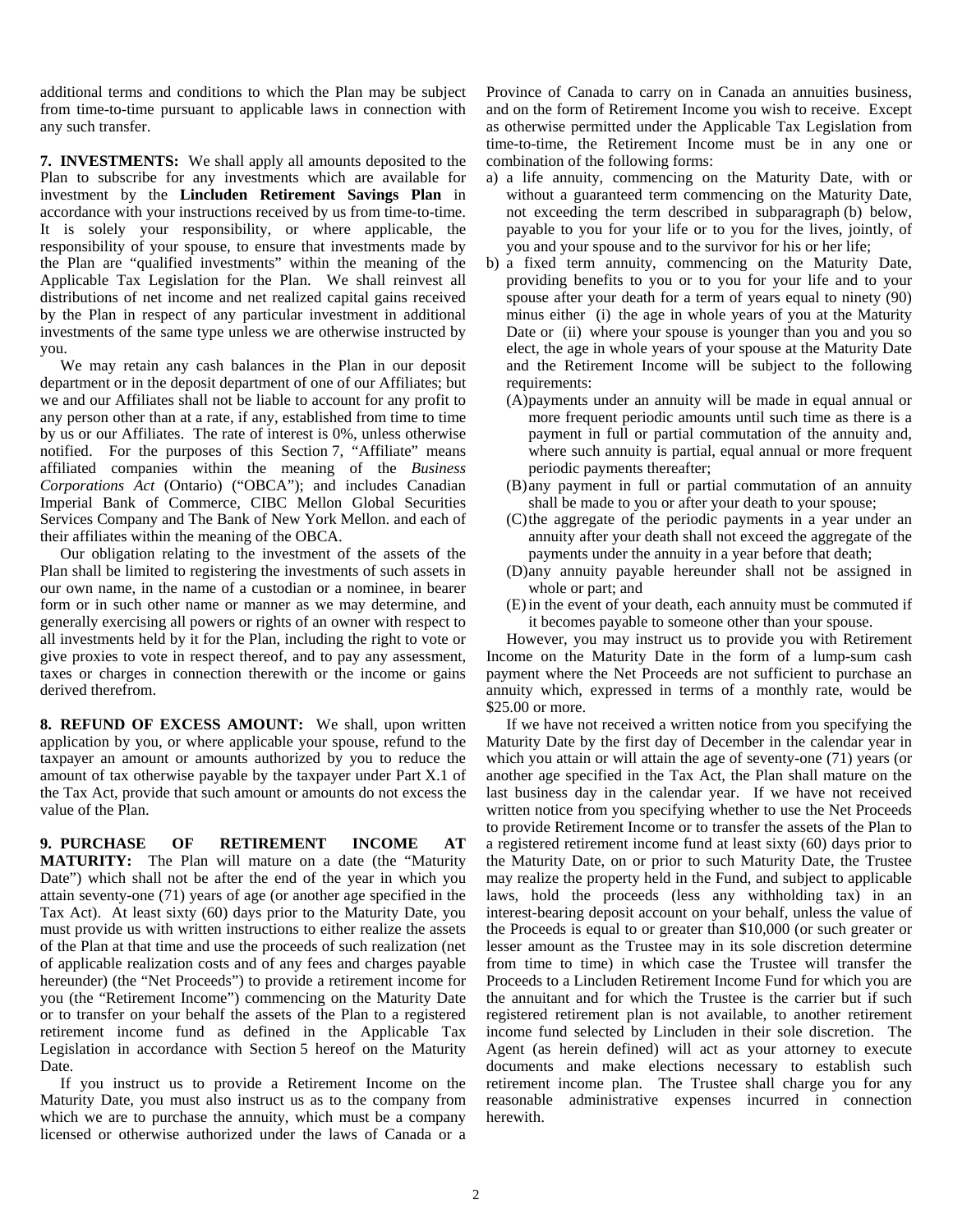**10. DEATH PRIOR TO MATURITY DATE:** In the event of your death before the Maturity Date, subject to such reasonable requirements as we may impose and subject to compliance with applicable law, we shall forthwith realize the assets of the Plan, and shall pay over the proceeds of such realization (net of any applicable realization costs and any fees and charges payable hereunder) less any taxes (including interest and penalties) that are or may become payable by us or the Plan itself and any amount required to be withheld therefrom on account of your (or your estates) liability for income taxes arising from such payment in a lump sum to the designated beneficiary under the Plan, if any, or if no beneficiary has been designated, or the designated beneficiary has predeceased you, to your estate. However, where such designated beneficiary is your spouse and your spouse so directs us in writing, we shall not realize the assets of the Plan and instead shall transfer such assets (net of any fees and charges payable hereunder) less any taxes (including interest and penalties) that are or may become payable by us or the Plan itself and any amount required to be withheld therefrom on account of your own (or your estates) liability for income taxes arising on a transfer of assets from the Plan directly to the trustee of a registered retirement savings plan for the benefit of your spouse, subject to applicable laws, the completion of documentation required for the transfer and any other reasonable requirements which we may impose. A beneficiary designation may only be made, changed or revoked by your execution of the appropriate form provided by us for this purpose, which adequately identifies the Plan and has been delivered to us prior to any payment by us. If more than one such form has been so delivered we shall make payment in accordance with the form bearing the latest execution date. We shall be fully discharged of any liability hereunder upon payment, or transfer of assets of the Plan, to or for the beneficiary designated by you in the foregoing manner, even though such designation, as a testamentary instrument, may be invalid.

**11. VOTING RIGHTS:** The voting rights attached to the units of **Lincluden** funds held under the Plan and credited to your account may be exercised by you and for this purpose you are hereby appointed as our agent and attorney to execute and deliver proxies and/or other instruments mailed by us to you in accordance with applicable laws.

**12. RESTRICTION ON TRUSTEE:** No advantage that is conditional in any way on the existence of the Plan may be extended to you or any person with whom you were not dealing at arms length, other than the benefits and advantages specifically permitted under Applicable Tax Legislation.

**13. AMENDMENTS:** We may from time-to-time in our sole discretion amend the terms of the Plan by giving sixty (60) days notice in writing thereof to you, provided, however, that any such amendments shall not disqualify the Plan as a registered retirement savings plan within the meaning of the Applicable Tax Legislation, unless such amendment or revision is necessary for the Plan to be in compliance with the Applicable Tax Legislation.

**14. NOTICES:** Any notice to be given to us shall be given to our agent, **Lincluden Management Limited** (the "**Agent**") unless we have notified you of the revocation of the appointment of the Agent, and any such notice shall be sufficiently given to us if delivered to the office of the Agent, where the Plan is administered, or if mailed, postage prepaid and addressed to the Agent at such

office, and shall be considered to have been given on the day that the notice is actually delivered or received by the Agent. Any notice, statement or receipt given by us to you, shall be sufficiently given if delivered personally to you, or if mailed, postage prepaid addressed to you at the address given to us, and any such notice, statement or receipt shall be considered to have been given at the time of delivery to you personally, or if mailed, on the third day after mailing to you.

**15. LIMITATION OF LIABILITY OF TRUSTEE:** Any amounts payable under the Plan to you or to your beneficiary shall be payable only from the assets held in the Plan and we shall have no other liability or obligation with respect to the payment of such amounts. We shall not be liable in our personal capacity for, or in respect of, any taxes which may be imposed on us under provisions of the Applicable Tax Legislation in respect of the Plan and we may reimburse ourselves for, or may pay, any such taxes out of the capital or the income or partly out of the capital and partly out of the income of the Plan as we in our absolute discretion deem expedient. We shall not be liable in our personal capacity for any costs which we incur in the performance of our duties hereunder or under applicable laws. In addition, we shall not be liable in our personal capacity for, or in respect of: (i) any loss, diminution of value or damages suffered or incurred by the Plan, you or by any beneficiary under the Plan; as a result of the acquisition, retention, disposition or transfer of any investment; (ii) payments or distributions out of the Plan made in accordance with these terms and conditions; (iii) as a result of us acting or declining to act upon any instructions given to us, whether by you or any person purporting to be you; or (iv) any thing done or omitted to be done by us, unless resulting from our dishonesty, bad faith, wilful misconduct or gross negligence.

 You, your legal personal representatives and any beneficiaries designated by you hereunder will at all times indemnify and save us harmless for any taxes which may be imposed on us in respect of the Plan, for any costs which we incur in the performance of our duties hereunder or under applicable laws, or for any losses incurred by the Plan (other than losses for which we are liable in accordance herewith) as a result of the acquisition, retention, disposition or transfer of any investment or as a result of payments or distributions out of the Plan made in accordance with these terms and conditions or as a result of us acting or declining to act upon any instructions given to us, whether by you or any person purporting to be you.

**16. REPLACEMENT OF TRUSTEE:** We may resign from our office hereunder by providing ninety (90) days written notice of such resignation to the Agent, and the Agent may remove us from such office by providing thirty (30) days written notice of such removal to us, such resignation or removal to be effective upon our replacement, by the Agent, with another trustee that is a corporation resident in Canada and authorized under the laws of the Province of Canada indicated in your address shown in the Application to carry out its duties and responsibilities as trustee under the Plan (a "Replacement Trustee"). In the event that the Agent fails to appoint a Replacement Trustee within ninety (90) days after it has received notice of our resignation, we may appoint a Replacement Trustee.

 Effective upon our resignation or removal in accordance with the foregoing terms, we shall execute and deliver to the Replacement Trustee all conveyances, transfers and further assurances as may be necessary or desirable to give effect to the